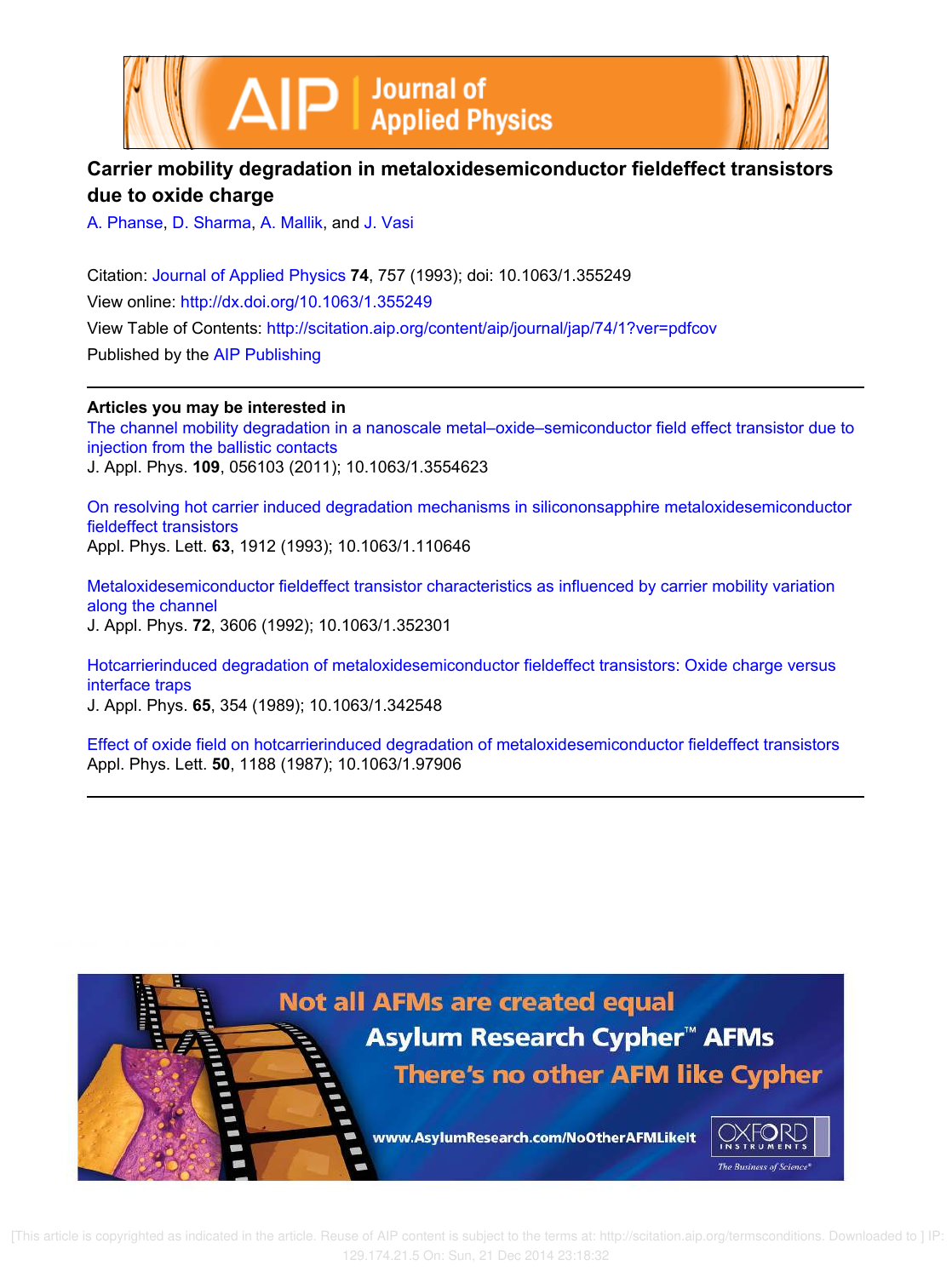## Carrier mobility degradation in metal-oxide-semiconductor field-effect transistors due to oxide charge

A. Phanse, D. Sharma, A. Mallik, and J. Vasi Department of Electrical Engineering, Indian Institute of Technology, Bombay 400 076, India

(Received 16 November 1992; accepted for publication 22 March 1993)

Radiation causes oxide charge buildup which can degrade carrier mobility in the inversion layer of a metal-oxide-semiconductor field-effect transistor (MOSFET) . An expression for the carrier mobility in MOSFETs due to oxide charge scattering has been derived. The model predicts the mobility degradation given any specified charge density profile in the oxide. It accounts for screening of oxide charges by channel carriers. To validate the proposed model we performed an experiment to place a measured quantity of charge at a definite position in the gate oxide and then measured the mobility degradation. The experimental results are in good agreement with the predictions of the model.

Radiation causes oxide charge buildup and interfacestate generation in metal-oxide-semiconductor field-effect transistors (MOSFETs) . Though it is well recognized that the generation of interface states is the dominant mobility degradation mechanism, radiation-induced trapped charge can also degrade mobility significantly<sup>1-6</sup> and therefore cannot be neglected. Mobility degradation due to surface oxide charges has been modeled previously,<sup>7,8</sup> and this model has also been used for mobility degradation due to interface states. $9-11$  However, since radiation-induced oxide charges reside in the bulk of the oxide, they will degrade mobility of carriers differently as compared to surface charges. In this paper we present a model for mobility degradation due to scattering from bulk oxide charges. The model calculates mobility for any charge density profile along the depth of the oxide. The screening of the oxide charges by channel carriers has been taken care of in the model. The model has no adjustable parameters. We present experimental data which show excellent agreement with the model.

We model the oxide charge as a collection of positive charges having a known distribution in the volume of the oxide. We construct a box having dimensions 2h, 2h,  $Z_{inv}$ (Fig. 1) in the inversion layer below a unit charge in the oxide such that a carrier in the box is scattered by only the single oxide charge above the box. We therefore fix the dimension  $h$  of the box such that

$$
\left(\int_0^{t_{ox}} N(x,y,z) dz\right) 2h2h=1,
$$

where  $N(x,y,z)$  is the oxide charge density distribution  $\text{cm}^{-3}$ ) and  $t_{ox}$  is the thickness of the oxide.

The inversion layer thickness is  $Z_{inv} = Z_{CL} + Z_{QM}$  (Ref. 12), where  $Z_{CL}$  is the classical inversion layer thickness and  $Z_{OM}$  is the quantum mechanical 0 K inversion layer thickness. Notice that the dimensions of a box in the inversion layer are decided by the oxide charge density, the perpendicular electric field, and the electron temperature.

We assume that a carrier in the box is scattered by only the single oxide charge above the box and therefore its trajectory is a parabola. Using the Rutherford scattering law<sup>13</sup> we calculate the minimum and maximum angles ( $\theta_{\min}$  and  $\theta_{\max}$ ) through which a carrier can be scattered by an oxide charge  $q$  at a distance  $z$  above the interface.

$$
\tan(\theta/2) = R/b,
$$
  

$$
R = \frac{q^2}{4\pi\epsilon_s m^* v^2},
$$

where  $\epsilon_s$  is the silicon permittivity,  $m^*$  is the effective mass of the carrier, and  $v$  is the carrier velocity. Using the property of the parabolic path, we express the impact parameter for an electron scattered by an oxide charge as b  $=\sqrt{d^2+2}dR$ , where d is the closest distance from an oxide charge that the electron can approach in its trajectory in a box in the inversion layer. The scattering cross section of an oxide charge is calculated by integrating between the possible angles of scattering:<sup>14</sup>

$$
\sigma_c = 2\pi \int_{\theta_{\min}}^{\theta_{\max}} (1 - \cos\theta) \frac{1}{4} R^2 \csc^4 \frac{\theta}{2} \sin\theta \, d\theta.
$$

The average scattering cross section ( $\sigma_{c_{av}}$ ) for a given oxide charge distribution is calculated by averaging over the cross sections of all the unit charges in the gate oxide.

The channel carriers can screen the oxide charge. At high gate fields the carrier density is high and the oxide charges are screened effectively. We use the simple screening approximation<sup>12</sup>  $\sigma_{c_{\alpha}} = \sigma_{c_{\alpha}} C_0 n_I^{-1/4}$ , where  $n_I$  is the average carrier density  $(m^{-3})$  in the inversion layer. When the channel is weakly inverted the carrier density is very small and there is negligible screening. Therefore the constant of proportionality  $C_0$  is fixed by making  $[C_0n_I^{-1/4}]_{E_p=0.01 \text{ MV/cm}} = 1$ . The weak inversion perpendicular field  $E_p$  was chosen to be 0.01 MV/cm to make the weak inversion layer thickness consistent with Ref. 15.

The relaxation time between two scattering events due to oxide charges having a uniform charge distribution in the  $x$  and  $y$  (lateral) directions is given by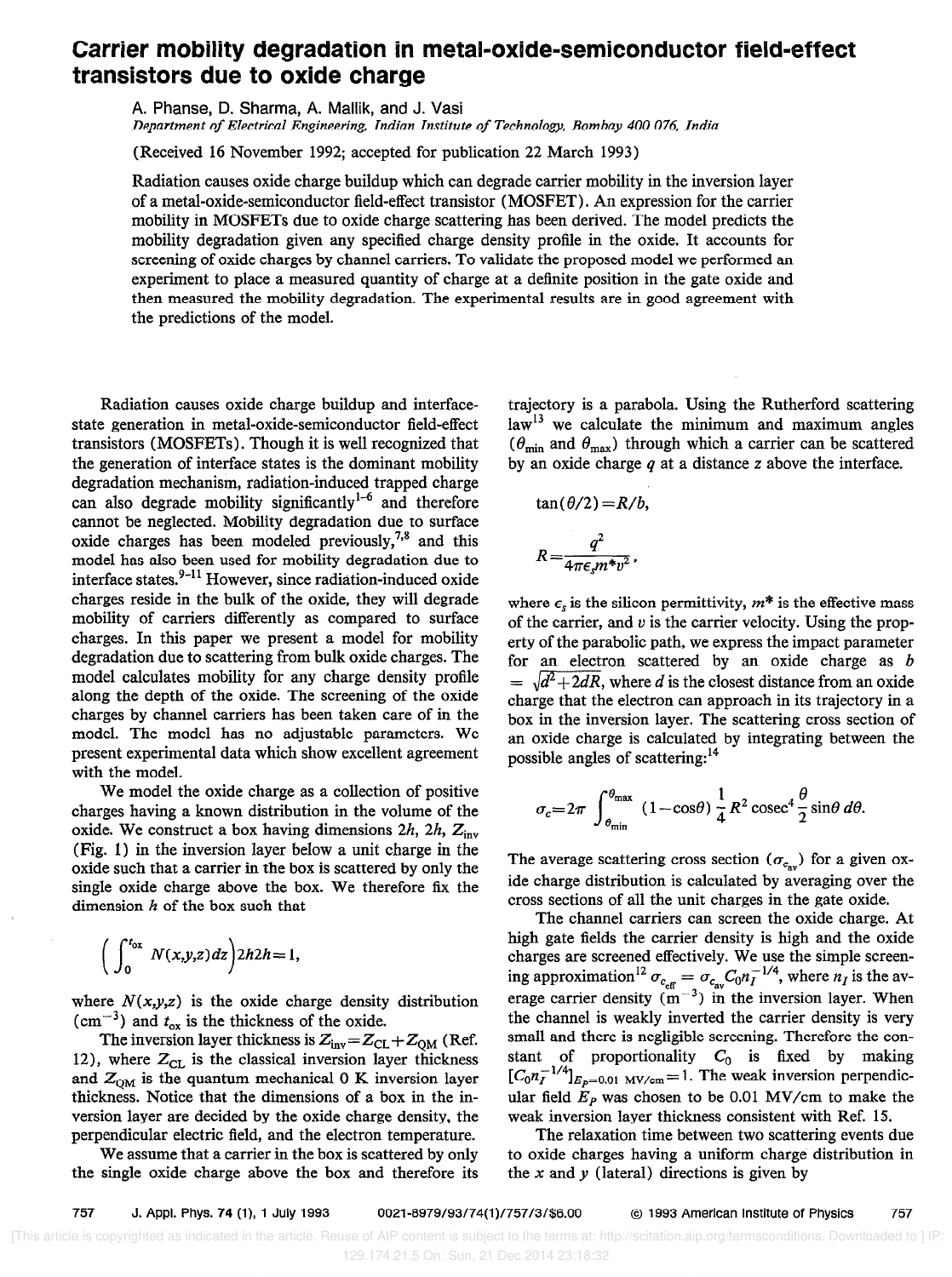

FIG. 1. Construction of a box in the MOSFET inversion layer.

$$
\tau = \frac{1}{\int_0^{t_{ox}} N(z) dz / Z_{\rm inv} \, \sigma_{c_{\rm eff}} \nu},
$$

where  $\frac{1}{2}m^*v^2 = \frac{3}{2}kT = E$ . For spherical energy bands the average relaxation time  $\langle |\tau| \rangle$  can be calculated as in Ref. 14, and the oxide charge scattering electron mobility ( $\mu_{ox}$ )  $=q\langle |\tau| \rangle/m^*$ ) is then given by



FIG. 2. Effective electron mobility as a function of gate bias. A, initial  $\mu$ <sub>1</sub>,  $\mu$ ,  $\mu$ ,  $\mu$ ,  $\mu$ <sup>-</sup> cm-<sup>\*</sup> atoms of sodium are introduced into the gate oxide and pulled up to the gate-SiO<sub>2</sub> interface;  $C$ , charge pushed down to the Si-SiO<sub>2</sub> interface; D, charge pulled up once again to the gate-SiO<sub>2</sub> interface; E, model curve when the charge has a Gaussian profile with its interface;  $E$ , model curve when the charge has a Gaussian profile with its peak 20 A from the gate-SiO<sub>2</sub> interface and falling to 0.1 of its peak value 30 Å from the peak;  $F$ , model curve when the charge is peaked 20 Å from the Si-SiO, interface.

758 J. Appl. Phys., Vol. 74, No. 1, 1 July 1993 **Phanse et al.** 758

$$
\mu_{\rm ox} = \frac{32\pi^{1/2}\epsilon_{\rm Si}^2 (2kT)^{3/2}Z_{\rm inv}}{C_0 n_I^{-1/4} q^3 m^{*1/2} \int_0^{t_{\rm ox}} N(z)g(z)dz}
$$

where  $g(z)$  is a weak function of energy E:

$$
g(z) = \ln\left(\frac{R+\sqrt{(Z_{\text{inv}}+z)^2+2h^2}}{R+z}\right).
$$

To validate the proposed model we need to do a controlled experiment in which we know the charge distribution in the oxide. It is difficult to find the exact distribution of the oxide charge introduced due to radiation. We decided to simulate radiation-induced oxide charge by purposely introducing sodium into the gate oxide of the transistor. Sodium has a high mobility in SiO, and can be moved within the gate oxide by subjecting the transistors to a bias-temperature stress. The quantity of sodium introduced can be accurately measured from the shift in threshold voltage when the sodium atoms are situated at the two extreme. positions in the gate oxide.

The test transistors were fabricated using a standard silicon gate NMOS process and had a gate oxide of 400 A. Sodium was introduced by exposing the transistors to an aqueous solution of sodium hypophosphite. A field of  $\pm 1.5$ MV/cm and a temperature stress of 250 "C were used to move the sodium atoms. Mobility was found by measuring the ac channel conductance after superimposing a 500 Hz, 20 mV rms ac voltage on a 40 mV dc voltage at the drain. The threshold voltage was calculated from the intersection with the  $V_G$  axis of the tangent to the linear  $I_D-V_G$  curve  $(V_D=0.1 \text{ V})$  at the point of inflexion.

In Fig. 2, data set  $A$  shows the mobility as a function of



FIG. 3. The mobility predictions of the model vs the position of the centroid of charge in the oxide-for different amount of charge. The charge is a Gaussian distribution falling to 0.1 of its peak value 30 A from the peak.